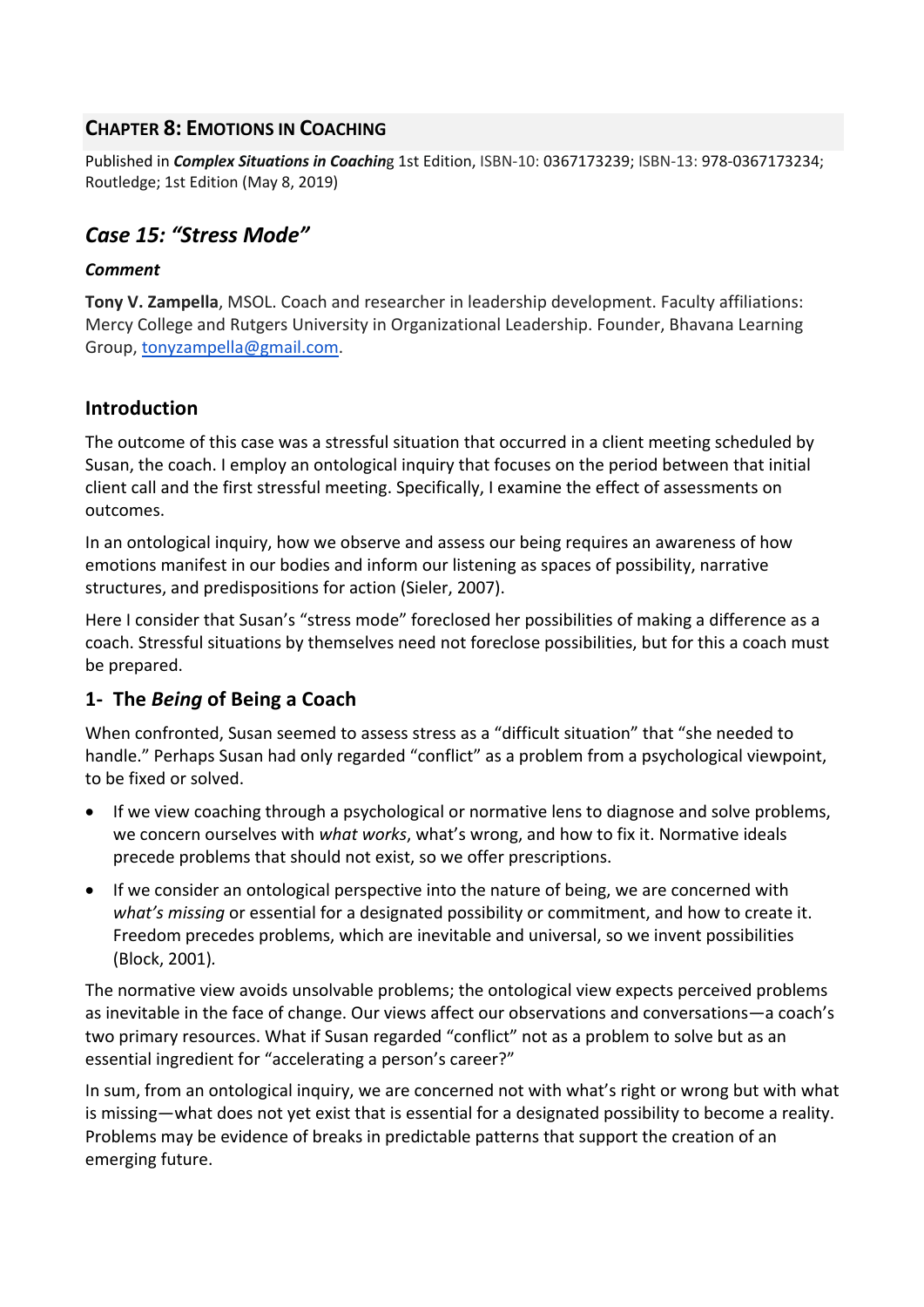# **2- Worldview: Fix-it or Future**

Fundamentally, Susan's performance as a coach is related to her capacity to observe and communicate. Many of Susan's beliefs reveal assumptions that form her assessments about the reality of "developmental" or "remedial" coaching, her profession, and this client.

These beliefs shape the scope of her work and horizon of possibilities.

- Is Susan approaching this client from a problem-solving or psychological model to fix problems? If so, this reduces "open" possibilities to "closed" probabilities based on predicting the future from the past and improving upon that past.
- Or, is she approaching clients from an inquiry or ontological model that allows for discovery to view an emerging future and shape the coaching from expanding possibilities?

All of these issues point to the beginning: how Susan came to be in that room. For that, we examine the intake process.

From the start, Susan took on this client with an important expectation: a "call to do some developmental coaching." By her own account, Susan "found remedial coaching a 'losing proposition,'" and preferred developmental coaching, when used as a tool "to accelerate a person's career."

This is a common theme among some coaches: is the employer using coaching to "fix" an employee, avoid a problem, or ease someone out?

With very little information, it appeared that Susan listened for and confirmed her expectations in the initial two-party meeting with her prospective client, who spoke "very positively about Kevin and explained that the coaching sessions were intended to support Kevin in his career progression." This was a perfect match for Susan's expectations, without any more information or conversation. It influenced her to schedule a meeting with Kevin and her client, the commissioning manager.

Susan went into this initial client call without an intake process that allowed for discovery of the unexpected. She seemed more inclined toward diagnosing the need or fit: to "support Kevin's career progression" without conversations to bring forth some future possibility to which all could be mutually committed (Flores, 2012).

The effects of the lack of intake process were evident in the session with Kevin. Susan was "caught off guard" at the stressful moment. The effects were evident in the "heavy and uncomfortable" atmosphere and in Susan's expectations about what should or should not be occurring in the room, and about what she "needed to handle." This last concern included a *normative* worldview that assumes stress or conflict needs to be fixed or even avoided, rather than seen as necessary to expand possibilities.

## **3- Observations and Assessments**

This client confirms Susan's beliefs about coaching and clients, beliefs that had already formed strong expectations for that first meeting.

For this very reason, any coaching intervention initially involves an assessment process for client fit. Coaches, being human, are influenced by concealed assumptions, and implicit or explicit interpretations as we assess reality; these influence how we listen and observe. The *being* of a coach (the way we internalize experience) can become fixed by self-assessments that can govern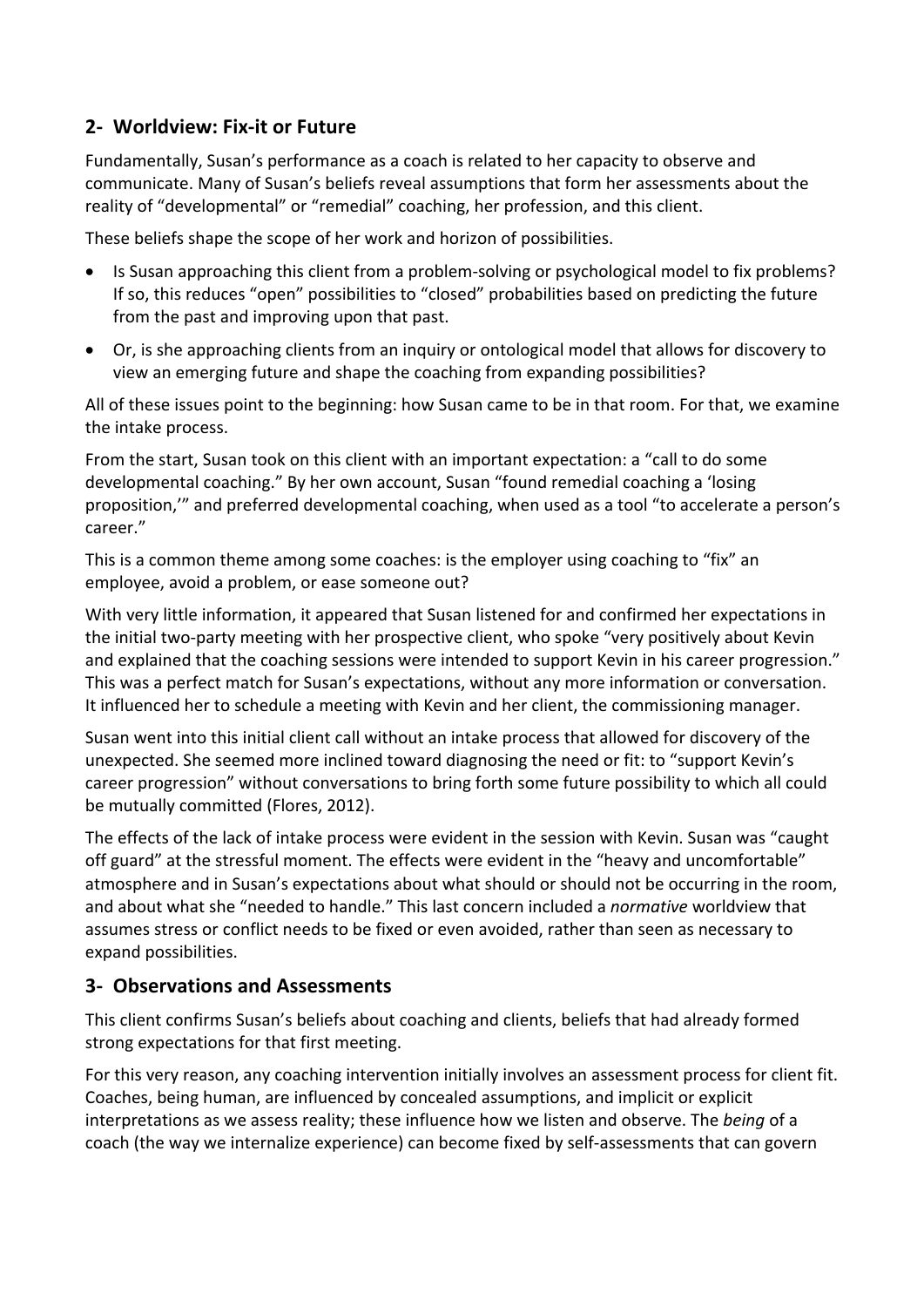our minds: our worldview and beliefs about what we deserve and about what's possible (Labarre, 2000) that shape the observers we are, and the conversations we have (Sieler, 2003).

These unexamined, untested assessments can also prevent us from observing possibilities beyond those views; or, more intractably, we believe the views that automatically occur to us must be the facts.

From a psychological perspective, assessments are reports on past behavior or events; from an ontological perspective, assessments are critical declarations about what kinds of possibilities for action are opened and closed for us in the future. The future is paramount as a commitment and as a possibility. In addition to saying something about what we observe, assessments reveal who we are as observers, and shape how we declare action for the future.

As coaches, we can mitigate getting swept up in assessments, and refine the observer we are for future possibilities, by testing our assessments through an *intentional intake process*, and by *grounding assessments*.

#### **Intentional Intake**

Generally, the intake process is often overlooked or reduced to a minimum of steps before the "real work" begins. However, if we view the intake *as* the real work of expanding discovery versus narrowing by diagnosing problems, we can expand possibilities for all parties to bring forth a future possibility to which all can be mutually committed.

For example, "being involved and committed to the process" is important to Susan, yet it was never addressed, explicitly or intentionally, in the intake process, nor was it a condition of that first meeting.

The intake gives clients the important choice of whether to commit or not, and creates the relationship space for engaging difficult conversations to leverage unpredictable issues in the face of stress. In Susan's situation, it was unclear when that choice occurred between all three participants.

Instead, Susan left that initial interview with an implicit understanding and unexpressed expectations about the goals and direction of an engagement, yet without having tested them with each participant invited to the upcoming meeting. She did not see the potential for confusion in such a meeting with two colleagues from the same company, each with their own observations of the organization, and each with their views about how they see themselves in the organization's future.

Moreover, what led Susan to forgo the same meeting with Kevin that she had with his manager? Did she assume facts about Kevin, which led her to assess that she was prepared to have a threeway meeting without first interviewing Kevin? Did her assessment of a client-fit cause her to forgo questioning the manager's expectations about Kevin's "career progression" or inquire after any concerns?

In sum, the lack of intake found Susan influenced by assumptions and assessments that became *automatic* predispositions to *action*. Failing to take account of them by means of an intake process limited her possibilities for action as a coach.

#### **Being Grounded**

Another option to refine who we are as observers involves grounding assessments, to test the underlying assumptions, evidence, and beliefs that form our assessment about ourselves, others,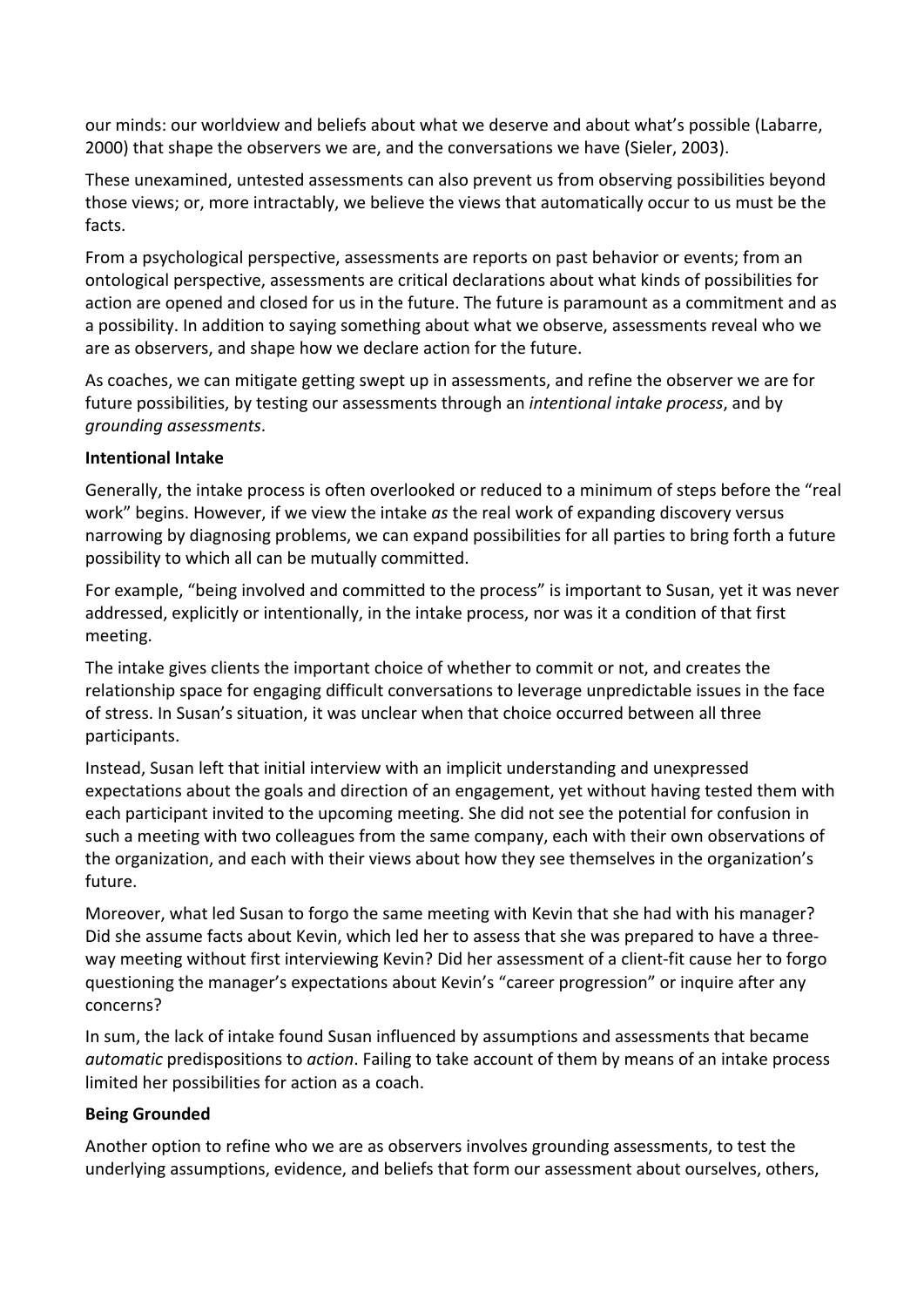and reality. From the beginning Susan seemed guided by her assumptions about the "developmental coaching client," which had already determined her client profile preferences. They also influenced what she listened for and directed her course of action. For instance, she

- 1. found remedial coaching a "losing proposition" involving people trying to mitigate risk who are less engaged.
- 2. preferred developmental coaching when used as a tool "to accelerate a person's career" instead of "retarding the fall."
- 3. believed that unless there was something glaringly wrong and easily fixable, achieving change can prove too challenging.
- 4. found it difficult to change the trajectory of a career or performance issue when it was already on a downward slope.
- 5. expected that everyone was committed to the process of developmental coaching.

It is unclear whether Susan's specific (underlined) assessments were formed long ago, and/or whether they were tested against recent evidence. Further, it is not clear whether Susan was aware of the ways assessments shaped her viewpoint or capacity to listen, or, generally, whether she related to assessments as grounded or ungrounded, or the degree to which they affected her selfassessment (being).

What is clear is that her assessment about coaching, the manager, and Kevin placed her inside a small space of possibility, listening for narrow and predictable expectations, and perhaps missing other cues until stress was obvious in the participants' verbal and body language.

Susan was thus left at the mercy of any automatic assessments in the meeting. She tried "to tease out the real issue… and re-establish communication between them, giving Kevin the opportunity to respond" but seemed caught off-guard by her own assessment of a "difficult" and "stressful" situation.

Our influence as professionals is correlated to whether our assessments are grounded or ungrounded. To ground an assessment, Flores (2012) offered the following questions that lead to action:

- 1. What is my *concern* for making this assessment? (What do I want to *accomplish* with this assessment? To what end am I making this assessment?)
- 2. Which *domain* of action am I restricting it to?
- 3. Which *assertions* can I provide to support or refute this assessment?
- 4. What *standards* am I committed to?
- 5. What *actions* are now possible?

Grounding assessments is "an extremely useful procedure in coaching, if [someone] seems 'caught' in a strong negative assessment about someone else, and/or in a core negative self-assessment. We [also] can be blinded by our positive opinions and may lack prudence…about people with whom we have had little previous experience" (Sieler, 2003).

# **4- Possibilities and Next Steps**

Susan can still intervene. She can inquire into why the manager didn't raise his concerns earlier or she can re-engage him privately.